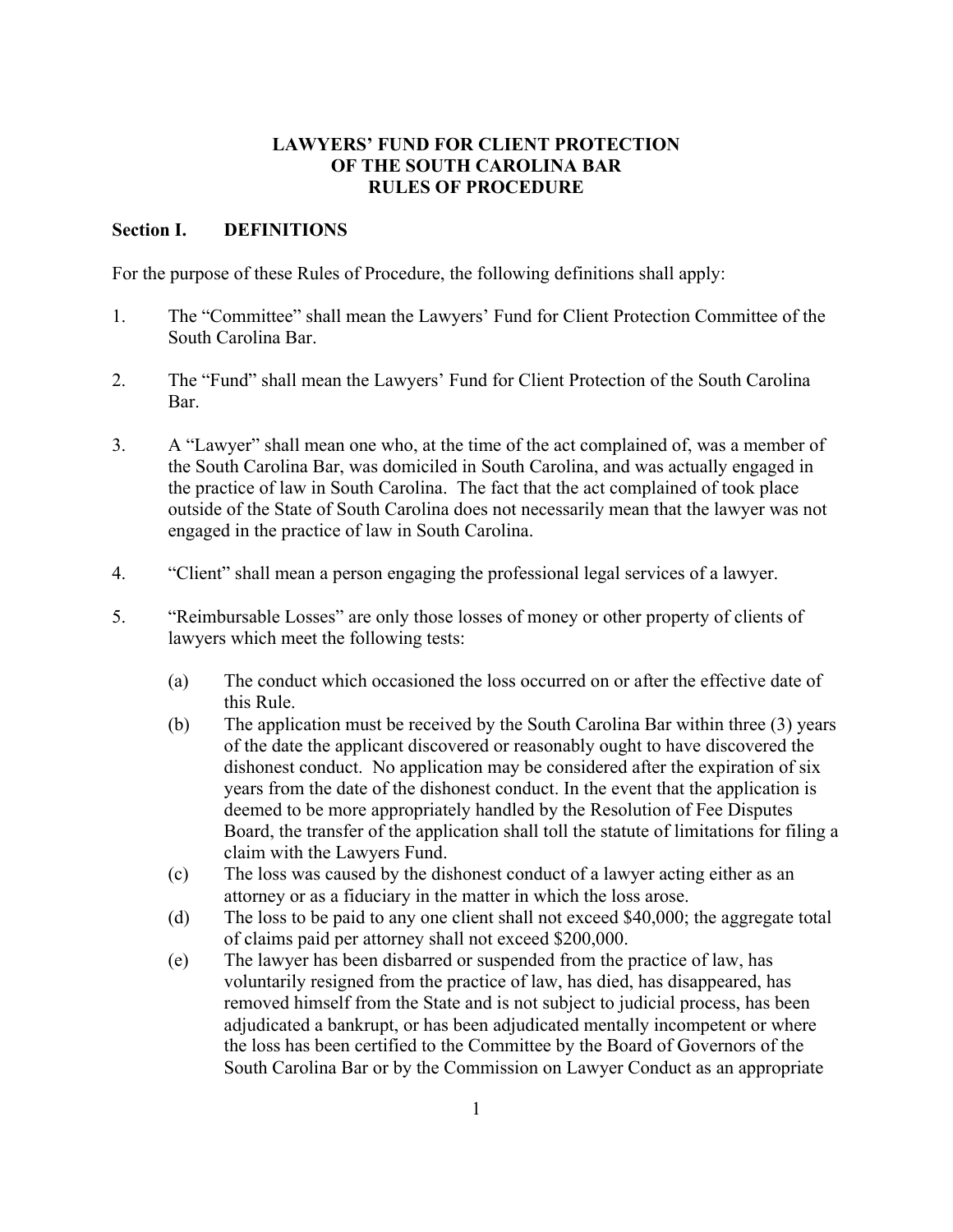case for consideration because the loss was caused by the dishonest conduct of a member of the South Carolina Bar.

The following shall normally be excluded from "Reimbursable Losses":

(a) Losses of wives, other close relatives, partners, associates and employees of lawyers causing the losses.

The following shall be excluded from "Reimbursable Losses":

- (a) Losses covered by any bond, surety agreement, or insurance contract are excluded to the extent covered thereby; including any loss to which any bondsman or surety or insurer is subrogated to the extent of that subrogated interest. Losses of any financial institution which are recoverable under a "banker's blanket bond" or similar commonly available insurance or surety contract are excluded.
- 6. "Dishonest Conduct" shall mean wrongful acts committed by a lawyer against a person in the manner of defalcation or embezzlement of money, or the wrongful taking or conversion of money, property or other things of value. This shall include failure to refund fees in accordance with the Resolution of Fee Disputes Board findings against the suspended or disbarred lawyer.

# **Section II. APPLICATION FOR REIMBURSEMENT**

- 1. The Committee shall prepare a "Form of Application for Reimbursement." The Committee in its discretion may waive a requirement that an application be filed on such form.
- 2. The form shall require, as minimum information:
	- (a) The name and address of the lawyer.
	- (b) The amount of the alleged loss claimed.
	- (c) The date or period of time during which the alleged loss was incurred.
	- (d) Name and address of the applicant.
	- (e) A general statement of facts relative to the application.
	- (f) Verification by the applicant.
- 3. The form or application shall contain the following statement in boldface type:

"IN ESTABLISHING THE LAWYERS' FUND FOR CLIENT PROTECTION, THE SOUTH CAROLINA BAR DID NOT CREATE, NOR ACKNOWLEDGE ANY LEGAL RESPONSIBILITY FOR THE ACTS OF INDIVIDUAL LAWYERS IN THE PRACTICE OF LAW. ALL REIMBURSEMENTS OF LOSSES OF THE LAWYERS' FUND FOR CLIENT PROTECTION SHALL BE A MATTER OF GRACE IN THE SOLE DISCRETION OF THE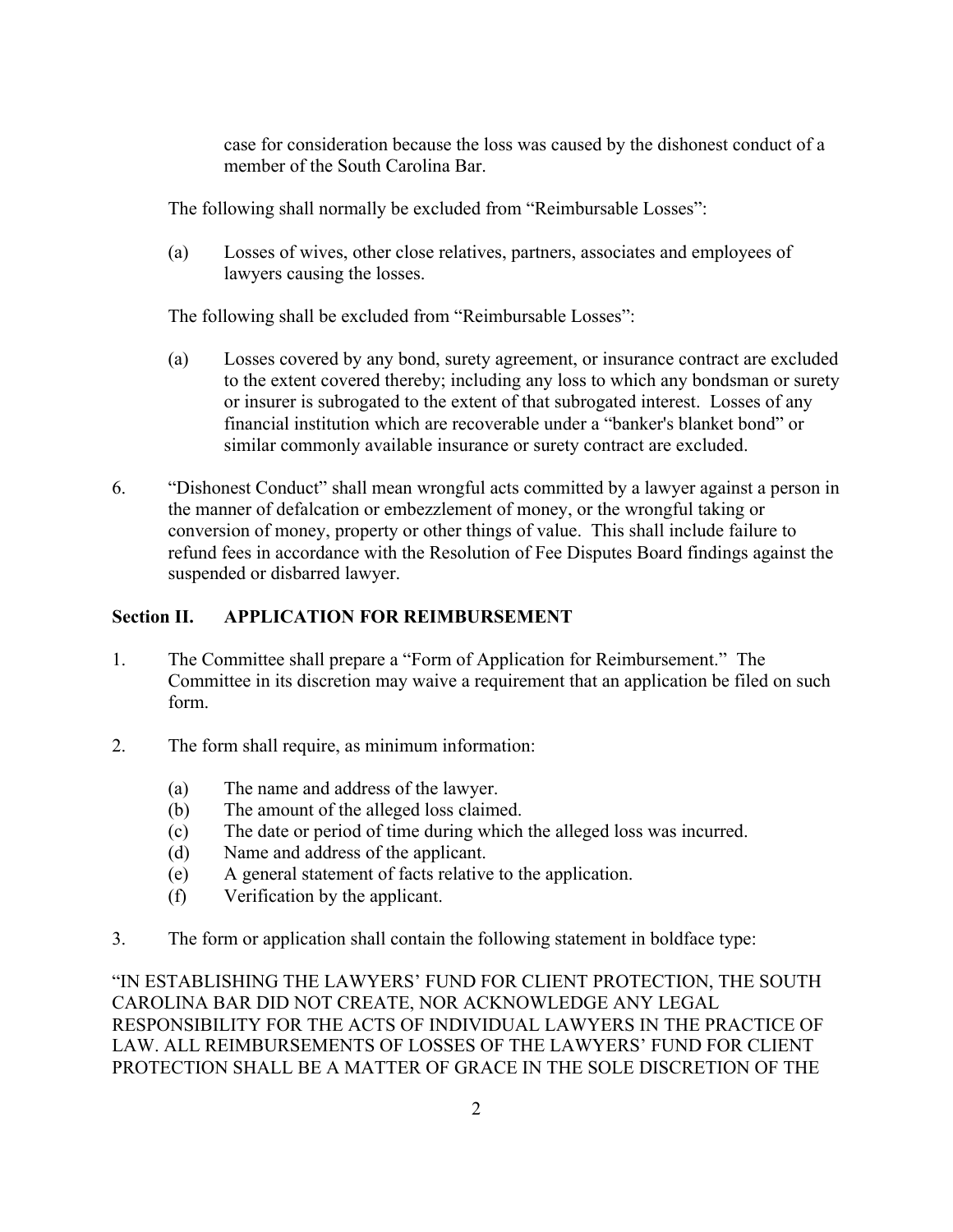# COMMITTEE ADMINISTERING THE FUND AND NOT A MATTER OF RIGHT. NO CLIENT OR MEMBER OF THE PUBLIC SHALL HAVE ANY RIGHT IN THE LAWYERS' FUND FOR CLIENT PROTECTION AS A THIRD PARTY BENEFICIARY OR OTHERWISE."

- 4. Applications shall be addressed to the Lawyers' Fund for Client Protection of the South Carolina Bar, P.O. Box 608, Columbia, South Carolina 29202, and shall forthwith be transmitted by such office to the Chair of the Committee, with a copy being simultaneously transmitted to each member of the Committee.
- 5. The Committee may, in its discretion, require the exhaustion of some or all civil remedies before processing or paying claims.
- 6. If the lawyer is a member in good standing of the South Carolina Bar, the applicant's cooperation in grievance proceedings against such lawyer shall be a prerequisite to the granting of relief to such applicant from the Fund. The Committee may require that a claimant prosecute or cooperate in appropriate civil proceedings against the accused lawyer as a prerequisite to the granting of relief to such applicant from the Fund.

# **SECTION III. PROCESSING APPLICATION**

- 1. The Committee shall cause reasonable investigation of any applications coming to its attention, either by applications for reimbursement or by certification from the Commission on Lawyer Conduct, its agents, or the Board of Governors of the South Carolina Bar.
- 2. The Chair of the Committee shall cause each such application to be sent to a member of the Committee or other member of the South Carolina Bar for investigation and report. A copy of the application shall be served upon or sent by registered mail to the last known address of the lawyer who it is claimed committed the dishonest act. Whenever possible, the application will be referred to a member of the Committee or member of the South Carolina Bar who practices in the Judicial Circuit wherein the alleged defalcating lawyer practiced.
- 3. When, in the opinion of the member to whom application has been referred, the application is clearly not for a reimbursable loss, no further investigation need be conducted. A report with respect to such application shall be made as hereinafter specified by the member to whom the application was referred.
- 4. A member to whom a report is referred for investigation shall conduct such investigation in such manner as deemed necessary and desirable to determine whether the application is for a reimbursable loss and to guide the Committee in determining the extent, if any, to which the application shall be paid from the Fund.
- 5. Any information obtained by the member from the files of the Commission on Lawyer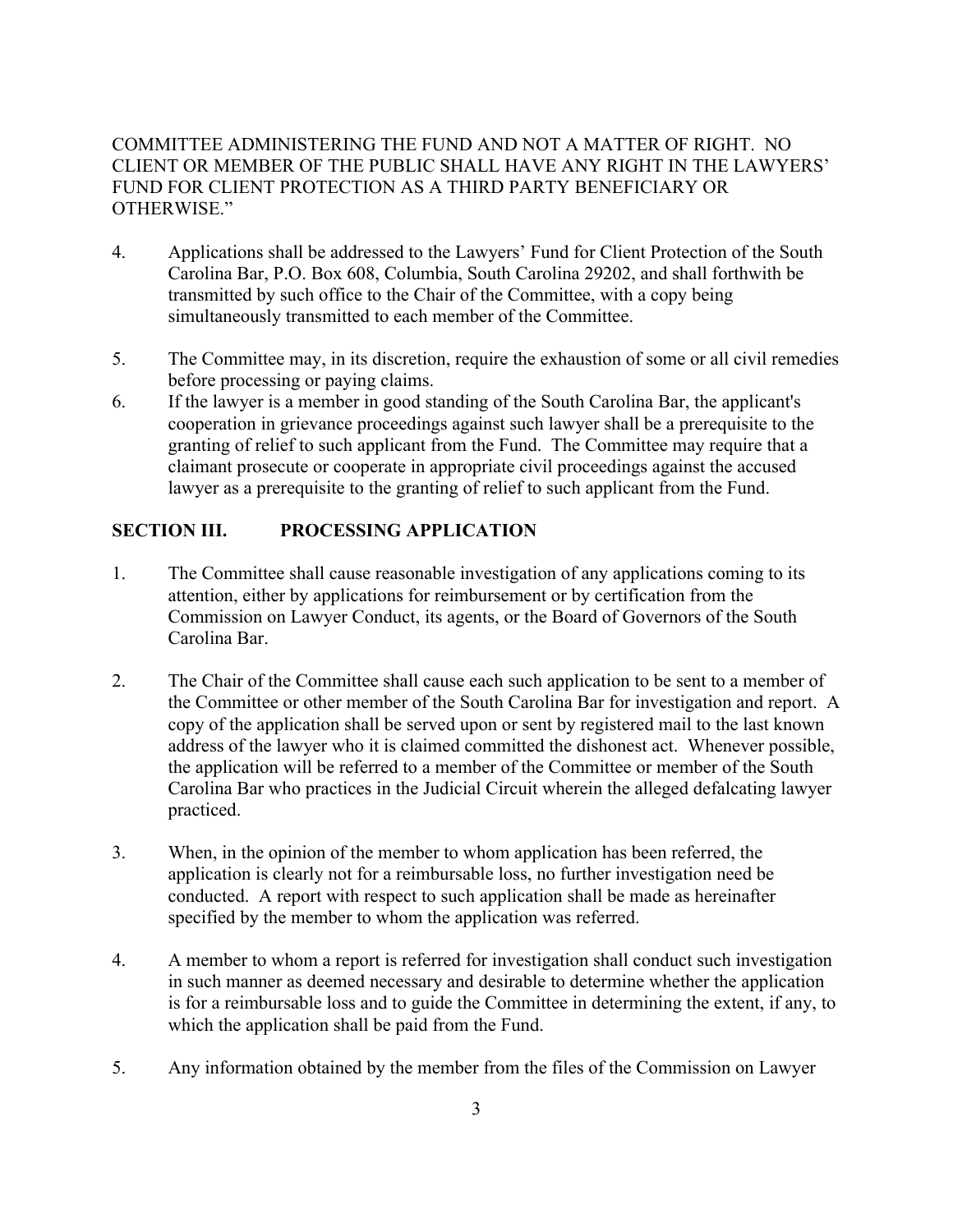Conduct shall be used solely by or for the Lawyers' Fund for Client Protection Committee; but otherwise shall constitute confidential information.

- 6. Reports with respect to applications shall be submitted by the members to whom they have been referred for investigation to the Committee Liaison within ninety days.
- 7. The Committee Liaison shall submit reports with respect to applications to the Chair of the Committee and to the members of the Committee within ten working days of their receipt.
- 8. After considering the reports on applications to be processed, a Committee member may request that testimony be presented. Absent such recommendation or request, applications shall be processed on the basis of information contained in the report of the member who investigated such applications. In all cases, the alleged defalcating lawyer or a personal representative will be given an opportunity to be heard by the Committee if he or she so requests. The "fact" of dishonest conduct is usually determined by the Commission on Lawyer Conduct or a civil or criminal court; not by the Lawyers' Fund for Client Protection Committee.
- 9. The Committee shall, in its discretion, determine the amount of loss, if any, for which any client shall be reimbursed from the Fund. In making such determination, the Committee shall consider, *inter alia*, the following:
	- (a) Any conduct of the client which contributed to the loss.
	- (b) The comparative hardship which the client suffered because of the loss.
	- (c) The total amount of reimbursable losses of the clients of any one lawyer or association of lawyers.
	- (d) The total amount of reimbursable losses in previous years for which the total reimbursement has not been made and the total assets of the Fund.
	- (e) The total amount of insurance or other source of funds available to compensate the client for the loss.
	- (f) The Committee may, in its discretion, allow further reimbursement in any year of a reimbursable loss allowed by it in prior years with respect to a loss which has not been fully reimbursed; provided such further reimbursement would not be inconsistent or in conflict with any previous determination with respect to such a loss.
	- (g) No reimbursement shall be made to any client, a report of whose application has not been submitted to the Committee, except as provided below. No reimbursement shall be made to any client unless said reimbursement is approved by a majority vote of the Committee at a duly held meeting at which a quorum is present, except as provided below.

Small claims may be authorized by the Chair of the Committee and paid without a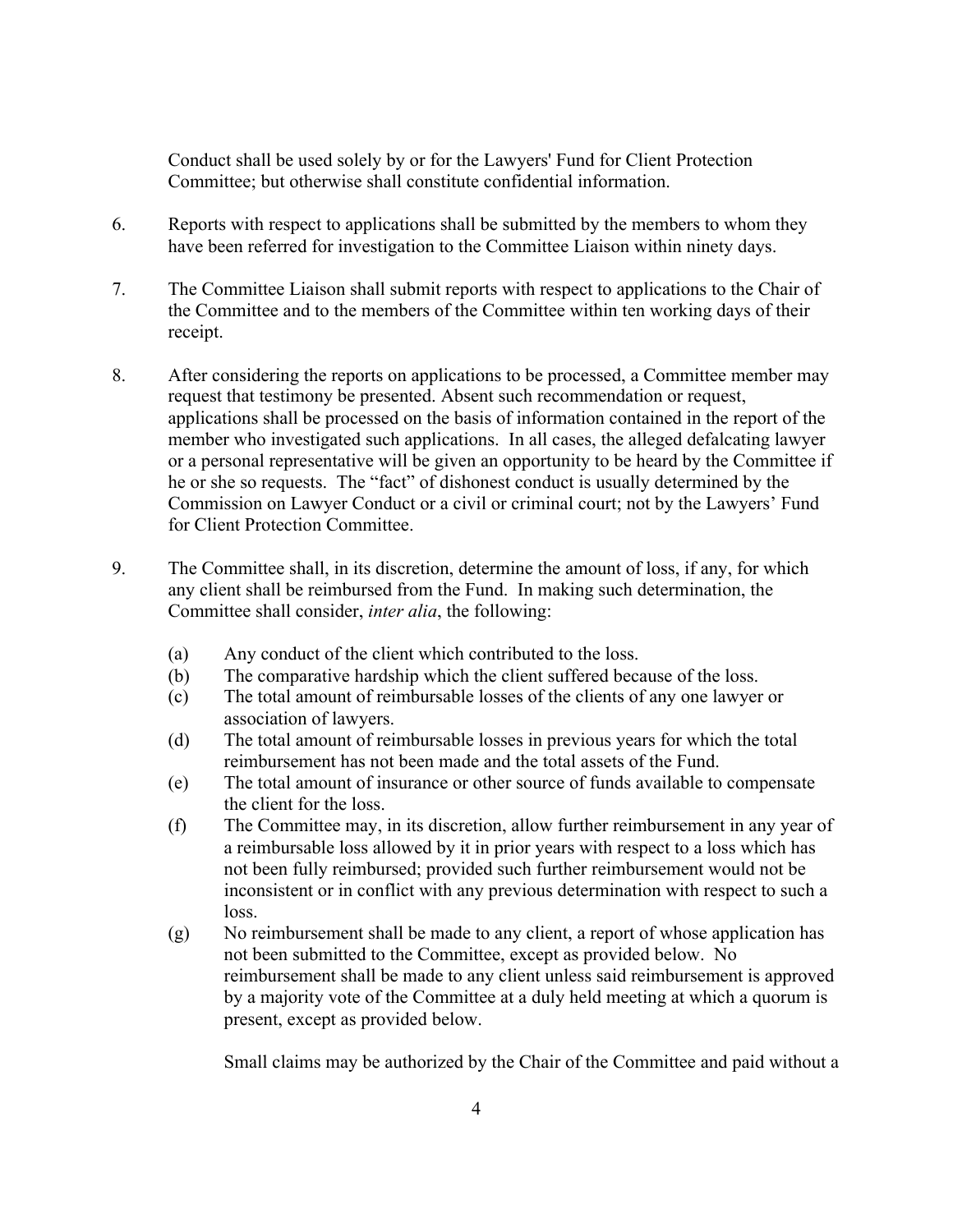meeting of the Committee upon compliance with the following procedure:

- (i) The application is for reimbursement in an amount of \$1,000 or less;
- (ii) The investigating member has represented that all elements justifying reimbursement under these rules have been satisfied; and
- (iii) The members of the Committee are provided a copy of the client's application and the investigating member's report, a majority of members approve such reimbursement, and approvals are filed with the records of the Committee.
- 10. An applicant may be advised of the status of the Committee's consideration of his application and shall be advised of the final determination of the Committee.
- 11. All participants in the application, investigation or proceeding (including the applicant) shall conduct themselves so as to maintain the confidentiality of the application, investigation or proceedings. This provision shall not be construed to deny relevant information to the Commission on Lawyer Conduct or authorized agencies investigating qualifications for governmental employment, or to prohibit the release of statistical information which does not disclose the identity of the parties. If requested**,** any information from the files of the Lawyers' Fund for Client Protection may be provided to law enforcement and the Commission on Lawyer Conduct.

## **Section IV. SUBROGATION FOR REIMBURSEMENT MADE.**

In the event reimbursement is made to a client, the Fund shall be subrogated in this amount and may bring such action as is deemed advisable against the lawyer, his personal representative, heirs, devisees and assigns, and/or against all other persons or legal entities against whom the client may have a right of recovery by reason of the loss. Such action may be brought either in the name of the client, or in the name of the South Carolina Bar. The client shall be required to execute a "Subrogation Agreement" in this regard. Upon commencement of an action by the South Carolina Bar pursuant to its subrogation rights, it shall advise the reimbursed client at his last known address. A reimbursed client may then join in such action to press an application for his loss in excess of the amount of the above reimbursement.

The Client shall be entitled to bring an action for recovery of losses directly against the lawyer, or other person or entity if the Committee has not done so within six months of execution of the subrogation agreement. Any amounts recovered in such action either by the Committee or by the client, in excess of the amount to which the Fund is subrogated, less the Committee's actual costs of such recovery, shall be paid to or retained by the client as the case may be.

Before receiving a payment from the Fund, the person who is to receive such payment or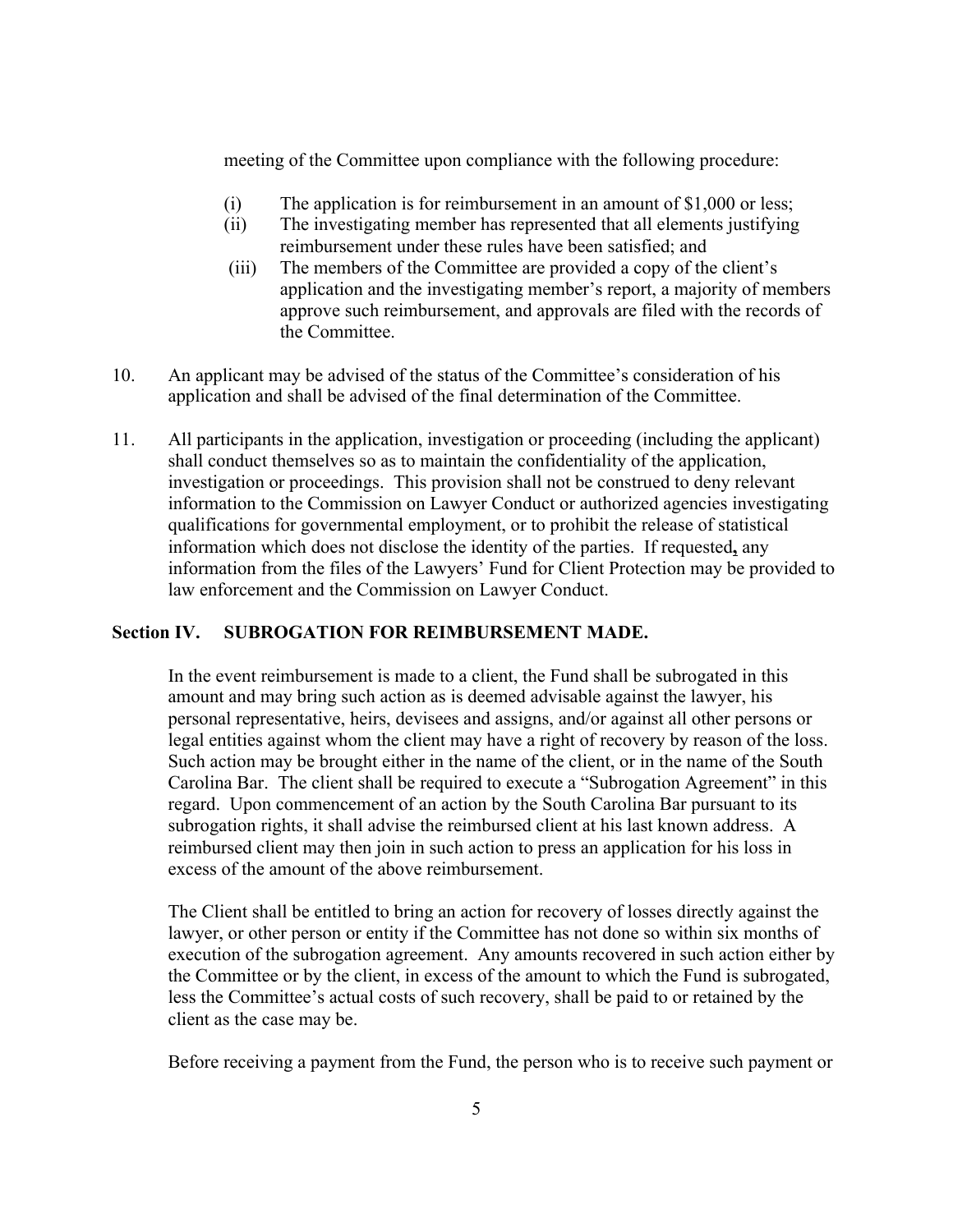his or her legal representative, shall execute and deliver to the Committee a written agreement stating that in the event the reimbursed client or the client's estate should ever recover any restitution, the reimbursed client shall agree to repay to the Fund (up to the amount of reimbursement from the Fund) that amount which the original reimbursement from the Fund plus the present restitution exceeds the reimbursed clients actual loss, as that actual loss is or was determined by the Committee.

## **Section V. COMMITTEE MEETINGS**

- 1. The Committee shall meet annually and from time to time upon call of the Chair, provided that the Chair shall call a meeting at any reasonable time at the request of at least two members of the Committee.
- 2. The Chair shall give the members not less than 15 days written notice of the time and place of each regular meeting and shall give not less than 5 days written notice of each special meeting. Notice of any meeting may be waived by a member either before or after the meeting.
- 3. A quorum at any meeting of the Committee shall be six members. No action shall be taken by the Committee in the absence of a quorum; but at any meeting any matter may be considered by the members present without the taking of any action with respect thereto. Written minutes of each meeting shall be prepared and permanently maintained.
- 4. The Chair of the Committee shall be appointed by the President of the South Carolina Bar; his or her term shall extend until the first meeting of the Committee in the following Bar year and until a successor is appointed. Should a vacancy occur in the office of Chair, such vacancy shall be filled in the manner of the original selection.
- 5. The fiscal year of the Committee shall coincide with the fiscal year of the South Carolina Bar.

## **Section VI. GENERAL PURPOSES**

In any given case, the Committee may waive the technical adherence to these Rules of Procedure in order to achieve the objectives of the Rules of the Supreme Court establishing the Fund.

## **Section VII. GENERAL PROVISIONS**

No publicity shall be given to applications for reimbursement until payment is approved; thereafter, publicity shall be within the discretion of the Committee subject to the provisions of Section III